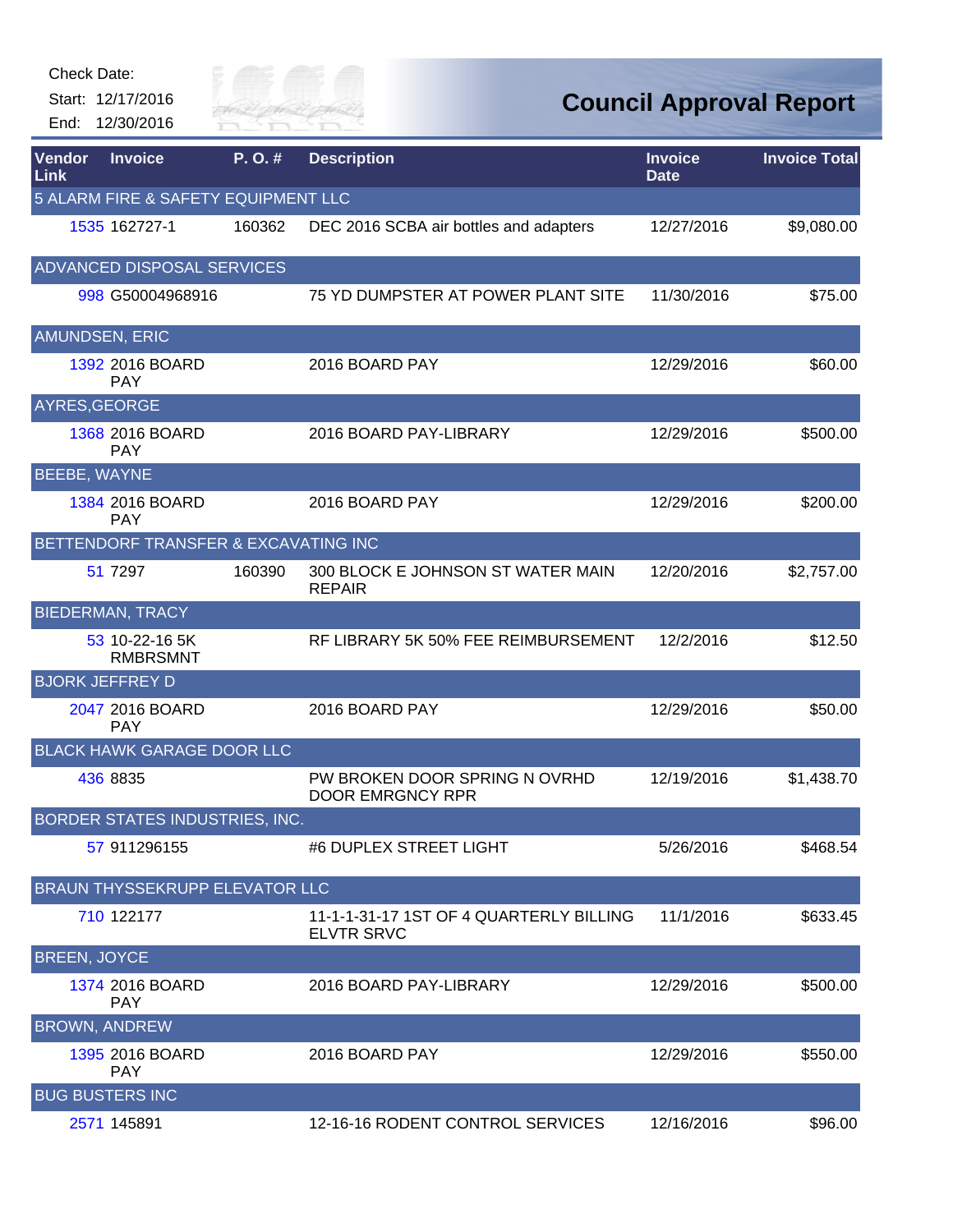| <b>Check Date:</b> |  |
|--------------------|--|
|--------------------|--|

Start: 12/17/2016 End: 12/30/2016



| Vendor<br>Link            | <b>Invoice</b>                      | P. O. # | <b>Description</b>                                           | <b>Invoice</b><br><b>Date</b> | <b>Invoice Total</b> |
|---------------------------|-------------------------------------|---------|--------------------------------------------------------------|-------------------------------|----------------------|
|                           | 2571 145896                         |         | 12-16-16 RODENT CONTROL SERVICES                             | 12/16/2016                    | \$106.00             |
|                           |                                     |         |                                                              | Total:                        | \$202.00             |
| <b>C &amp; J BUILDERS</b> |                                     |         |                                                              |                               |                      |
|                           | 2630 8703-00 C & J<br><b>BUILDE</b> |         | RFMU OVERPAYMENT 314 STEELHEAD DR<br>#8703-00                | 12/12/2016                    | \$93.98              |
|                           | 2630 8246-00<br><b>OVERPYMNT</b>    |         | RFMU OVERPAYMENT 655 GLENMEADOW<br>ST #8246-00               | 12/12/2016                    | \$103.00             |
|                           |                                     |         |                                                              | Total:                        | \$196.98             |
| <b>CAFLISCH, JUDITH</b>   |                                     |         |                                                              |                               |                      |
|                           | 1369 2016 BOARD<br><b>PAY</b>       |         | 2016 BOARD PAY-LIBRARY CHAIR                                 | 12/29/2016                    | \$600.00             |
|                           | <b>CIGNA CORPORTATION</b>           |         |                                                              |                               |                      |
|                           | 1901 DEC 2016                       |         | DECEMBER 2016 LIFE AD&D LTD                                  | 12/1/2016                     | \$4,301.02           |
| <b>CURTIS, RAY</b>        |                                     |         |                                                              |                               |                      |
|                           | 427 12-30-16 TOOL<br><b>ALWNC</b>   |         | REMAINING TOOL ALLWNC 2016 USED \$275 12/14/2016<br>OF \$275 |                               | \$35.56              |
|                           | DELTA MANAGEMENT ASSOCIATES INC     |         |                                                              |                               |                      |
|                           | 1943 000000026368                   |         | PPE 12/18/16                                                 | 12/23/2016                    | \$195.07             |
|                           | DEPT OF PUBLIC INSTRUCTION          |         |                                                              |                               |                      |
|                           | 1531 255-<br>0000008716             |         | 2017 WISCAT LICENSING                                        | 12/13/2016                    | \$200.00             |
|                           | <b>DESIGNER PROPERTIES</b>          |         |                                                              |                               |                      |
|                           | 468 DEC 2016<br><b>SOLAR</b>        |         | DEC 2016 SOLAR PAYMENT 9364-00 702<br><b>TROY ST</b>         | 12/9/2016                     | \$88.64              |
| <b>DISTRICT 2 INC</b>     |                                     |         |                                                              |                               |                      |
|                           | 1451 1793                           | 160369  | Loose Equipment for Fire Department                          | 12/16/2016                    | \$4,837.72           |
|                           | DOBBERTIN, BRANDON                  |         |                                                              |                               |                      |
|                           | 1378 2016 BOARD<br><b>PAY</b>       |         | 2016 BOARD PAY                                               | 12/29/2016                    | \$450.00             |
| DONATH, GARY A            |                                     |         |                                                              |                               |                      |
|                           | 1066 2016 BOARD<br><b>PAY</b>       |         | 2016 BOARD PAY                                               | 12/29/2016                    | \$300.00             |
| <b>EFTPS</b>              |                                     |         |                                                              |                               |                      |
|                           | 7 000000026363                      |         | PPE 12/18/16                                                 | 12/23/2016                    | \$74,182.04          |
| <b>EXPERIAN</b>           |                                     |         |                                                              |                               |                      |
|                           | 2562 CD1708003127                   |         | DEC 2016 PAYMENT                                             | 11/25/2016                    | \$25.00              |
|                           | EXPRESS PERSONNEL SERVICES          |         |                                                              |                               |                      |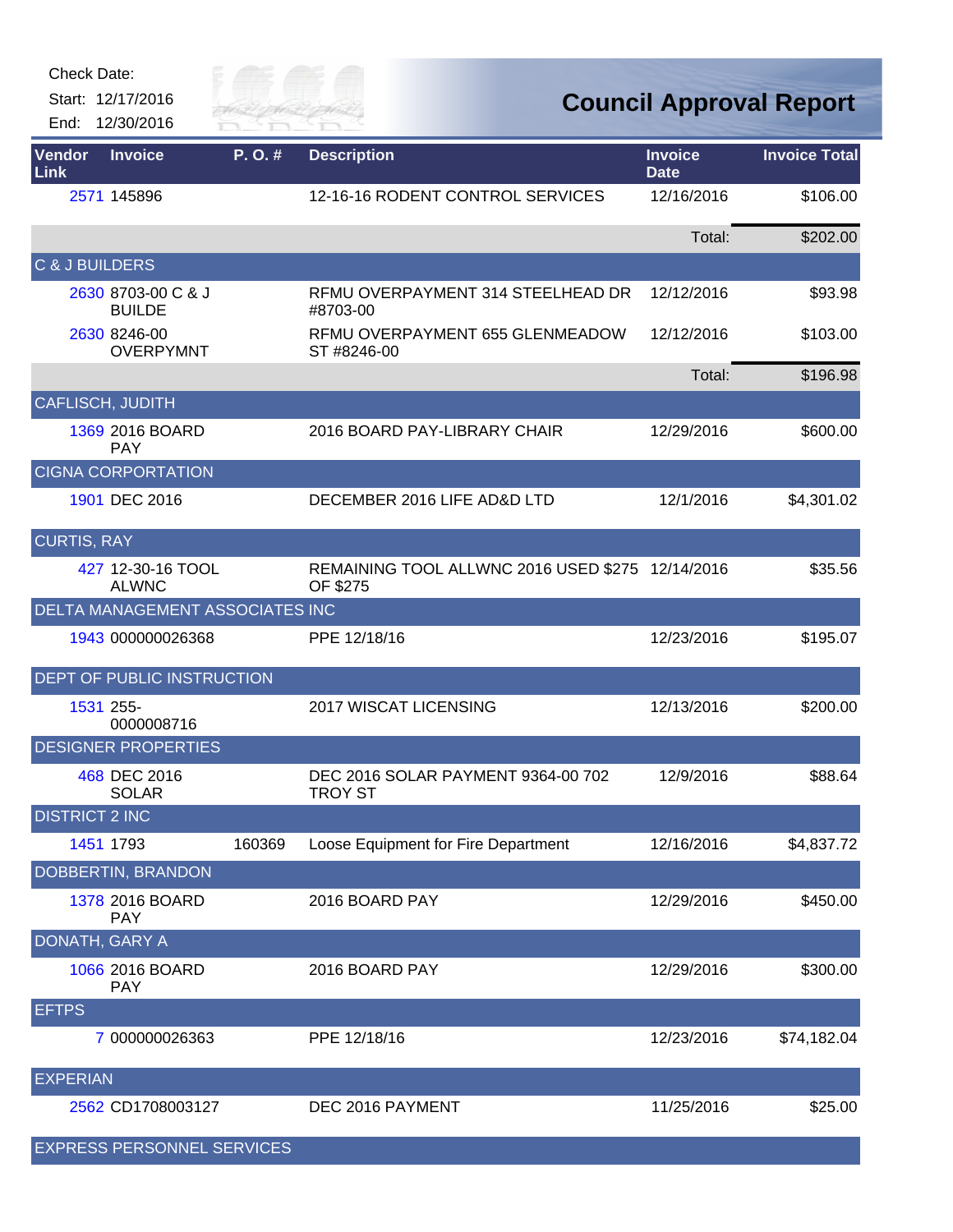Start: 12/17/2016 End: 12/30/2016



| Vendor<br>Link        | <b>Invoice</b>                       | P.O.#  | <b>Description</b>                                             | <b>Invoice</b><br><b>Date</b> | <b>Invoice Total</b> |
|-----------------------|--------------------------------------|--------|----------------------------------------------------------------|-------------------------------|----------------------|
|                       | 109 18273905-2                       |        | DEC 2016 SEASONAL LABOR                                        | 12/20/2016                    | \$465.74             |
|                       | 109 18273906-0                       |        | DEC 2016 SEASONAL LABOR                                        | 12/20/2016                    | \$386.17             |
|                       |                                      |        |                                                                | Total:                        | \$851.91             |
| <b>FAMILYMEANS</b>    |                                      |        |                                                                |                               |                      |
|                       | 2160 IVC01980                        |        | 3 BREAKING THE CYCLE EVENTS 9-22/10-<br>$6/10-22$              | 12/16/2016                    | \$300.00             |
|                       | <b>FBG SERVICE CORPORATION</b>       |        |                                                                |                               |                      |
|                       | 364 781358                           | 160304 | <b>FIRE DEPARTMENT Annual Floor Maintenance</b>                | 9/30/2016                     | \$264.06             |
|                       | 364 781359                           | 160304 | POLICE DEPARTMENTAnnual Floor<br>Maintenance                   | 9/30/2016                     | \$1,180.40           |
|                       | 364 781360                           | 160304 | <b>CITY HALL Annual Floor Maintenance</b>                      | 9/30/2016                     | \$3,384.04           |
|                       | 364 781361                           | 160304 | <b>WWTP Annual Floor Maintenance</b>                           | 9/30/2016                     | \$298.41             |
|                       |                                      |        |                                                                | Total:                        | \$5,126.91           |
|                       | <b>FERGUSON, REBECCA</b>             |        |                                                                |                               |                      |
|                       | 2049 2016 BOARD<br><b>PAY</b>        |        | 2016 BOARD PAY-LIBRARY                                         | 12/29/2016                    | \$450.00             |
|                       | FIRE SAFETY USA INC                  |        |                                                                |                               |                      |
|                       | 696 96132                            | 160340 | Turnout gear for 11 firefighte                                 | 12/26/2016                    | \$24,580.00          |
|                       | 696 95517                            | 160367 | Loose Equipment Items for Fire Department                      | 12/26/2016                    | \$7,320.00           |
|                       |                                      |        |                                                                | Total:                        | \$31,900.00          |
|                       | FIRST NATIONAL BANK - RF SECTION 125 |        |                                                                |                               |                      |
|                       | 6 000000026362                       |        | PPE 12/18/16                                                   | 12/23/2016                    | \$3,921.94           |
| FREEMAN, JAMES        |                                      |        |                                                                |                               |                      |
|                       | 389 DEC 2016<br><b>SOLAR</b>         |        | DEC 2016 SOLAR PAYMENT 9363-00 126 1/2<br><b>S MAIN ST</b>     | 12/9/2016                     | \$85.64              |
|                       | <b>GAGNE, CHRISTOPHER</b>            |        |                                                                |                               |                      |
|                       | 1841 2016 BOARD<br><b>PAY</b>        |        | 2016 BOARD PAY                                                 | 12/29/2016                    | \$200.00             |
| <b>GAULKE, BRENDA</b> |                                      |        |                                                                |                               |                      |
|                       | 1377 2016 BOARD<br><b>PAY</b>        |        | 2016 BOARD PAY                                                 | 12/29/2016                    | \$400.00             |
|                       | <b>GHD SERVICES INC</b>              |        |                                                                |                               |                      |
|                       | 489 819609                           | 160287 | <b>GRND WTR MONITORING SERVICES</b><br><b>THROUGH 11-27-16</b> | 12/13/2016                    | \$2,125.50           |
| <b>GMTZ LLC</b>       |                                      |        |                                                                |                               |                      |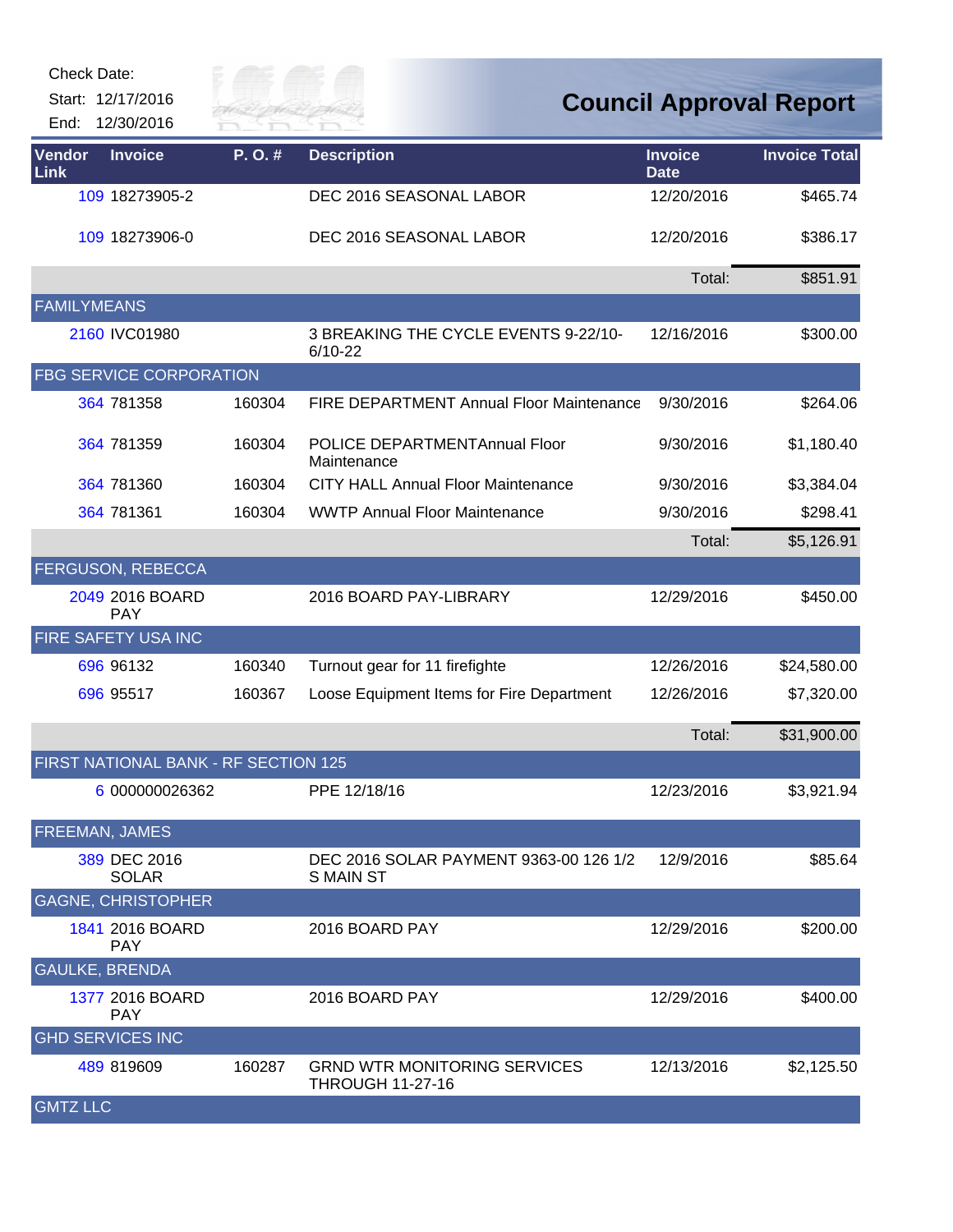Start: 12/17/2016 End: 12/30/2016



| Vendor<br><b>Link</b> | <b>Invoice</b>                          | P.O.#  | <b>Description</b>                                        | <b>Invoice</b><br><b>Date</b> | <b>Invoice Total</b> |
|-----------------------|-----------------------------------------|--------|-----------------------------------------------------------|-------------------------------|----------------------|
|                       | 2629 5783-10<br><b>GMTZSERENIT</b><br>Y |        | RFMU OVERPAYMENT 2115 S MAIN ST 5873 12/12/2016<br>10     |                               | \$60.91              |
|                       | <b>2629 RFC</b><br>INV#150702           |        | 10-28-15 REFUND HIGHVW MDW 12 LOT<br><b>EXPANSION EST</b> | 12/21/2016                    | \$5,719.45           |
|                       |                                         |        |                                                           | Total:                        | \$5,780.36           |
| HANSON, GRANT         |                                         |        |                                                           |                               |                      |
|                       | 1396 2016 BOARD<br><b>PAY</b>           |        | 2016 BOARD PAY                                            | 12/29/2016                    | \$480.00             |
| <b>HATCH, BRIAN</b>   |                                         |        |                                                           |                               |                      |
|                       | 132 2016 FTWR<br><b>RMBRSMNT</b>        |        | 2016 FOOTWEAR REIMBURSEMENT                               | 12/28/2016                    | \$117.00             |
| <b>HEINZE, HEIDI</b>  |                                         |        |                                                           |                               |                      |
|                       | 1365 2016 BOARD<br><b>PAY</b>           |        | 2016 BOARD PAY                                            | 12/29/2016                    | \$480.00             |
| <b>HILL, DON</b>      |                                         |        |                                                           |                               |                      |
|                       | 139 10-21-16 ACE<br><b>HRDWRE</b>       |        | REIMBURSE 10-21-16 ACE HRDWR<br><b>RESPIRATORS</b>        | 10/21/2016                    | \$10.54              |
| <b>HOFFMAN, JAYNE</b> |                                         |        |                                                           |                               |                      |
|                       | 1388 2016 BOARD<br><b>PAY</b>           |        | 2016 BOARD PAY                                            | 12/29/2016                    | \$350.00             |
|                       | <b>HOLIDAY STATIONSTORE</b>             |        |                                                           |                               |                      |
|                       | 140 CIT#4N80ZFXJ1<br>4 WOOD,            |        | ALEX WOOD CIT#4N80ZFXJ14 12-20-16                         | 12/20/2016                    | \$26.16              |
|                       | <b>HORVATH, GARETH</b>                  |        |                                                           |                               |                      |
|                       | 865 2016 BOARD<br><b>PAY</b>            |        | 2016 BOARD PAY                                            | 12/29/2016                    | \$50.00              |
|                       | <b>HUEBSCH LAUNDRY COMPANY</b>          |        |                                                           |                               |                      |
|                       | 146 3780886                             | 160295 | 12-7-16 HUEBSCH WWTP UNIFORMS                             | 12/7/2016                     | \$30.07              |
|                       | 146 3780883                             | 160293 | 12-7-16 HUEBSCH ELECTRIC UNIFORMS                         | 12/7/2016                     | \$189.69             |
|                       | 146 3780884                             | 160294 | 12-7-16 HUEBSCH WATER UNIFORMS                            | 12/7/2016                     | \$276.13             |
|                       | 146 3785070                             | 160295 | 12-14-16 HUEBSCH WWTP UNIFORMS                            | 12/14/2016                    | \$30.07              |
|                       | 146 3785069                             | 160298 | 12-14-16 HUEBSCH PW UNIFORMS                              | 12/14/2016                    | \$132.31             |
|                       | 146 3785068                             | 160294 | 12-14-16 HUEBSCH WATER UNIFORMS                           | 12/14/2016                    | \$38.13              |
|                       | 146 3785067                             | 160293 | 12-14-16 HUEBSCH ELECTRIC UNIFORMS                        | 12/14/2016                    | \$189.69             |
|                       | 146 3784863                             | 160294 | 12-14-16 HUEBSCH WATER UNIFORMS<br>JAKE CARPENTER JNS     | 12/14/2016                    | $-$29.75$            |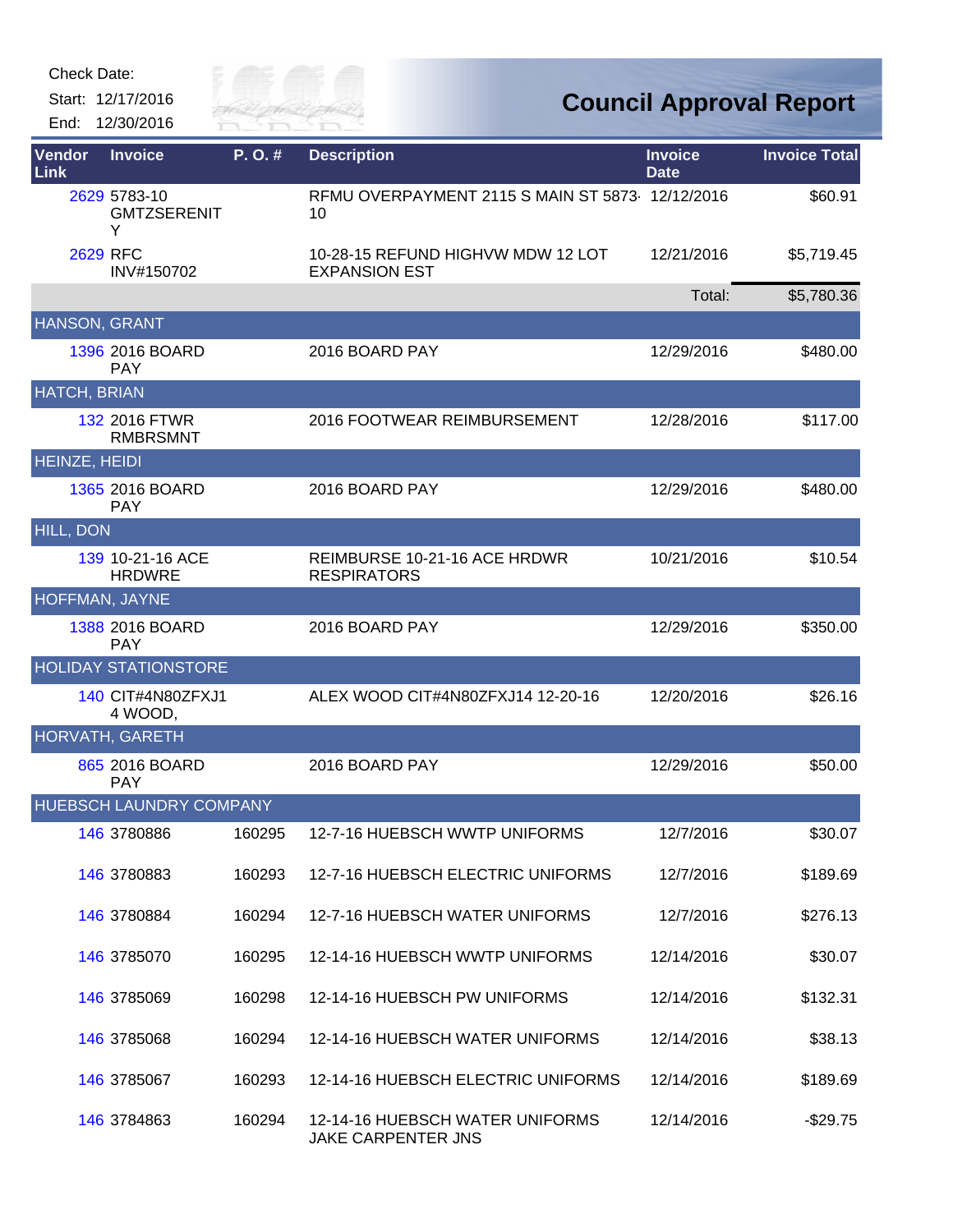Start: 12/17/2016





| Vendor<br>Link       | <b>Invoice</b>                  | P.O.#  | <b>Description</b>                                          | <b>Invoice</b><br><b>Date</b> | <b>Invoice Total</b> |
|----------------------|---------------------------------|--------|-------------------------------------------------------------|-------------------------------|----------------------|
|                      | 146 3785715                     |        | 12-14-16 BRUSHMATS / LINENS                                 | 12/14/2016                    | \$68.73              |
|                      | 146 3789263                     | 160298 | 12-21-16 HUEBSCH PW UNIFORMS                                | 12/21/2016                    | \$132.31             |
|                      | 146 3789936                     |        | 12-21-16 PW BRUSHMATS/LINEN BAGS                            | 12/21/2016                    | \$47.71              |
|                      | 146 3789944                     |        | 12-21-16 CITY HALL BRUSHMATS                                | 12/21/2016                    | \$30.21              |
|                      | 146 3789261                     | 160293 | 12-21-16 HUEBSCH ELECTRIC UNIFORMS                          | 12/21/2016                    | \$189.69             |
|                      |                                 |        |                                                             | Total:                        | \$1,324.99           |
| <b>IEDC</b>          |                                 |        |                                                             |                               |                      |
|                      | 623 2017<br>MBRSHPID#151<br>727 |        | 2017 MEMBER ID#151727 MEMBERSHIP<br>RENEWAL-SIMPSON         | 12/5/2016                     | \$420.00             |
|                      | <b>INDUSTRIAL SAFETY, INC</b>   |        |                                                             |                               |                      |
|                      | 817 45352                       | 160368 | Loose Equipment for Fire Dept.                              | 12/15/2016                    | \$2,406.16           |
|                      | <b>INSIGHT EDGE LLC</b>         |        |                                                             |                               |                      |
|                      | 1201 1495                       | 170009 | 2017 LEADERSHIP SUPERVISORY<br><b>TRAINING PYMNT 1 OF 3</b> | 12/1/2016                     | \$4,975.00           |
|                      |                                 |        | INTERNATIONAL CITY MGMT ASSOC RETIREMENT CORP               |                               |                      |
|                      | 1 000000026357                  |        | PPE 12/18/16                                                | 12/23/2016                    | \$52,426.96          |
|                      | 1 000000026358                  |        | PPE 12/18/16                                                | 12/23/2016                    | \$455.00             |
|                      |                                 |        |                                                             | Total:                        | \$52,881.96          |
|                      | <b>JAMES NORDGREN</b>           |        |                                                             |                               |                      |
|                      | 2044 2016 BOARD<br><b>PAY</b>   |        | 2016 BOARD PAY                                              | 12/29/2016                    | \$250.00             |
|                      | JH LARSON ELECTRICAL COMPANY    |        |                                                             |                               |                      |
|                      | 159 s101372689.001              |        | <b>PUBLIC WORKS DOORS</b>                                   | 12/12/2016                    | \$58.50              |
|                      | 159 S101376425.00<br>1          |        | 12-15-16 PUBLIC WORKS DOOR<br><b>REPLACEMENT</b>            | 12/16/2016                    | \$211.71             |
|                      |                                 |        |                                                             | Total:                        | \$270.21             |
| JOHNSON, JANET       |                                 |        |                                                             |                               |                      |
|                      | 1375 2016 BOARD<br><b>PAY</b>   |        | 2016 BOARD PAY-LIBRARY                                      | 12/29/2016                    | \$550.00             |
| <b>KEVIN SWANSON</b> |                                 |        |                                                             |                               |                      |
|                      | 2637 2016 BOARD<br><b>PAY</b>   |        | 2016 BOARD PAY                                              | 12/29/2016                    | \$300.00             |
| <b>KUSS, RUTH</b>    |                                 |        |                                                             |                               |                      |
|                      | 1370 2016 BOARD<br><b>PAY</b>   |        | 2016 BOARD PAY-LIBRARY                                      | 12/29/2016                    | \$400.00             |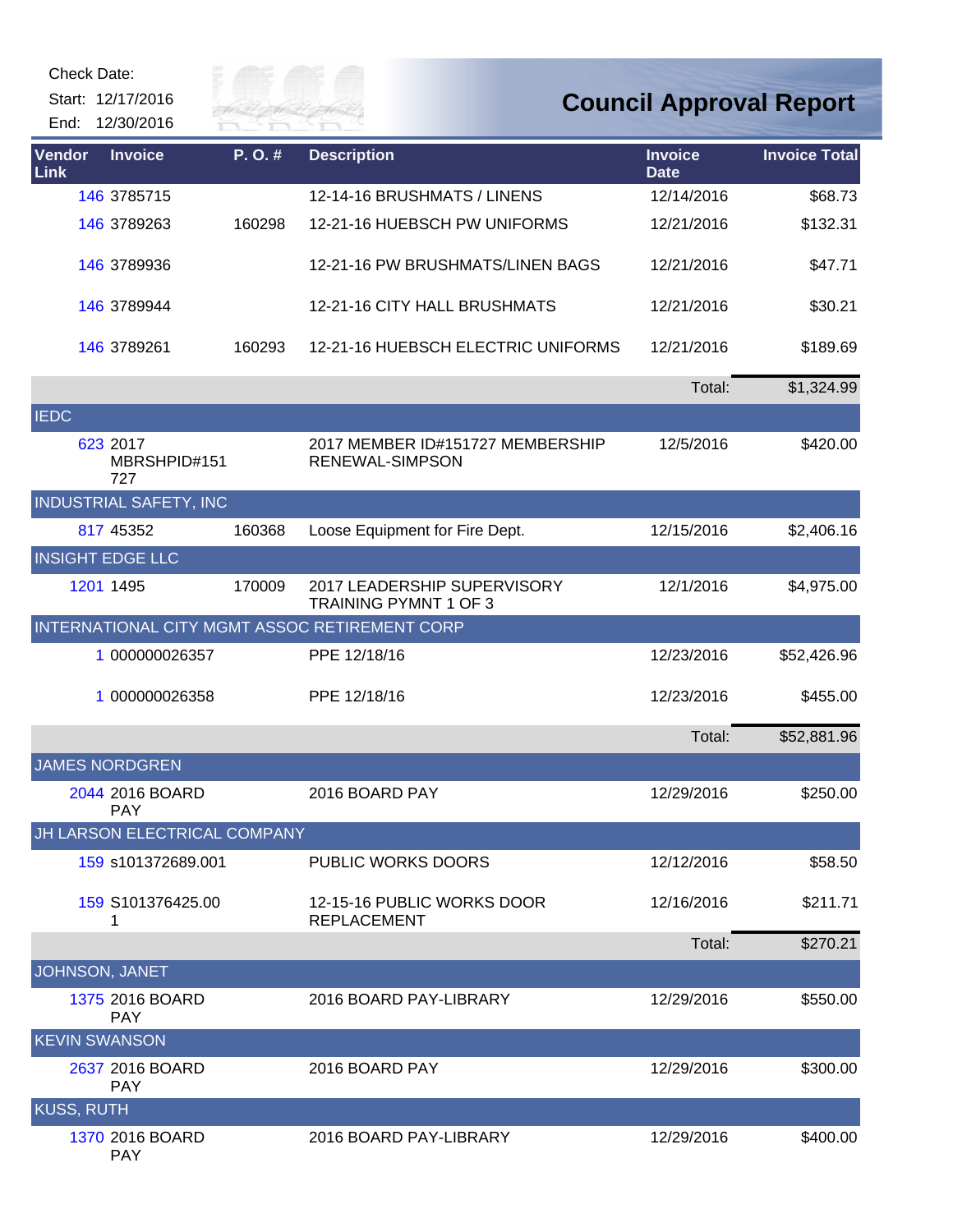Start: 12/17/2016 End: 12/30/2016



| Vendor<br><b>Link</b> | <b>Invoice</b>                         | P.O.#  | <b>Description</b>                                           | <b>Invoice</b><br><b>Date</b> | <b>Invoice Total</b> |
|-----------------------|----------------------------------------|--------|--------------------------------------------------------------|-------------------------------|----------------------|
| <b>KWIK TRIP</b>      |                                        |        |                                                              |                               |                      |
|                       | 172 NOV 2016 FUEL                      |        | NOV 2016 FUEL INCLUDES SOME SNOW<br><b>FUEL</b>              | 12/3/2016                     | \$7,670.24           |
| LA RUE, PATRICIA      |                                        |        |                                                              |                               |                      |
|                       | 1839 2016 BOARD<br><b>PAY</b>          |        | 2016 BOARD PAY                                               | 12/29/2016                    | \$450.00             |
|                       | LE PHILLIPS MEMORIAL PUBLIC LIBRARY    |        |                                                              |                               |                      |
|                       | 488 12-15-16                           |        | 12-15-16 REFUND A TREASURY OF<br><b>MIRACLES</b>             | 12/15/2016                    | \$12.00              |
|                       | LEAGUE OF MINNESOTA CITIES             |        |                                                              |                               |                      |
|                       | 660 247799                             |        | JRNYMN LINEWORKER JOB POST WEB<br><b>ADVERTISING 4WKS</b>    | 12/5/2016                     | \$300.00             |
|                       | LEONARD, JEANETTE                      |        |                                                              |                               |                      |
|                       | 1391 2016 BOARD<br><b>PAY</b>          |        | 2016 BOARD PAY                                               | 12/29/2016                    | \$50.00              |
|                       | <b>LIBRARY REFUNDS</b>                 |        |                                                              |                               |                      |
|                       | 995500 12-16-16<br><b>KASNIA KATH</b>  |        | <b>BOOK FOUND W/IN 30 DAYS</b><br>BC39425002221484           | 12/16/2016                    | \$9.99               |
|                       | 995500 12-16-16                        |        | 12-16-16 RFND THE EMOTIONAL LIFE OF<br><b>YOUR BRAIN</b>     | 12/16/2016                    | \$25.00              |
|                       | 995500 12-19-16                        |        | REFUND LOST MATERIALS THE TAKING<br>/FEE                     | 12/19/2016                    | \$13.00              |
|                       |                                        |        |                                                              | Total:                        | \$47.99              |
|                       | <b>LOFFLER COMPANIES INC</b>           |        |                                                              |                               |                      |
|                       | 182 2394997                            |        | CSR/COM DV/IT SAVIN PRINTERS 12-15-16-1<br>-14-17 BASE       | 12/8/2016                     | \$164.64             |
|                       | 182 2394996                            |        | ENGNR SAVIN 12-15-16-1-14-17 BASE/OVRG<br>11-15-12-14        | 12/8/2016                     | \$124.47             |
|                       | 182 319585436                          |        | AMB KONICA PRINTER 12-5-16-1-5-17 BASE                       | 12/9/2016                     | \$151.91             |
|                       |                                        |        |                                                              | Total:                        | \$441.02             |
| <b>MARK ANDERSON</b>  |                                        |        |                                                              |                               |                      |
|                       | 2635 2016 BOARD<br><b>PAY</b>          |        | 2016 BOARD PAY                                               | 12/29/2016                    | \$250.00             |
|                       | <b>MARSHA PEARSON</b>                  |        |                                                              |                               |                      |
|                       | 2628 12-8-16 PIANO<br><b>SRVCS</b>     |        | 12-8-16 1HR PIANO SRVCS RFMU<br><b>BUSINESS BRKFST</b>       | 12/7/2016                     | \$100.00             |
|                       | MINNESOTA CHILD SUPPORT PAYMENT CENTER |        |                                                              |                               |                      |
|                       | 1618 000000026367                      |        | PPE 12/18/16                                                 | 12/23/2016                    | \$51.00              |
|                       | MIRON CONSTRUCTION CO INC              |        |                                                              |                               |                      |
|                       | 2211 162020 PAY<br>APP#9               | 160143 | <b>WWTP CONSTRUCTION SERVICES</b><br><b>THROUGH 11-30-16</b> | 12/6/2016                     | \$87,300.85          |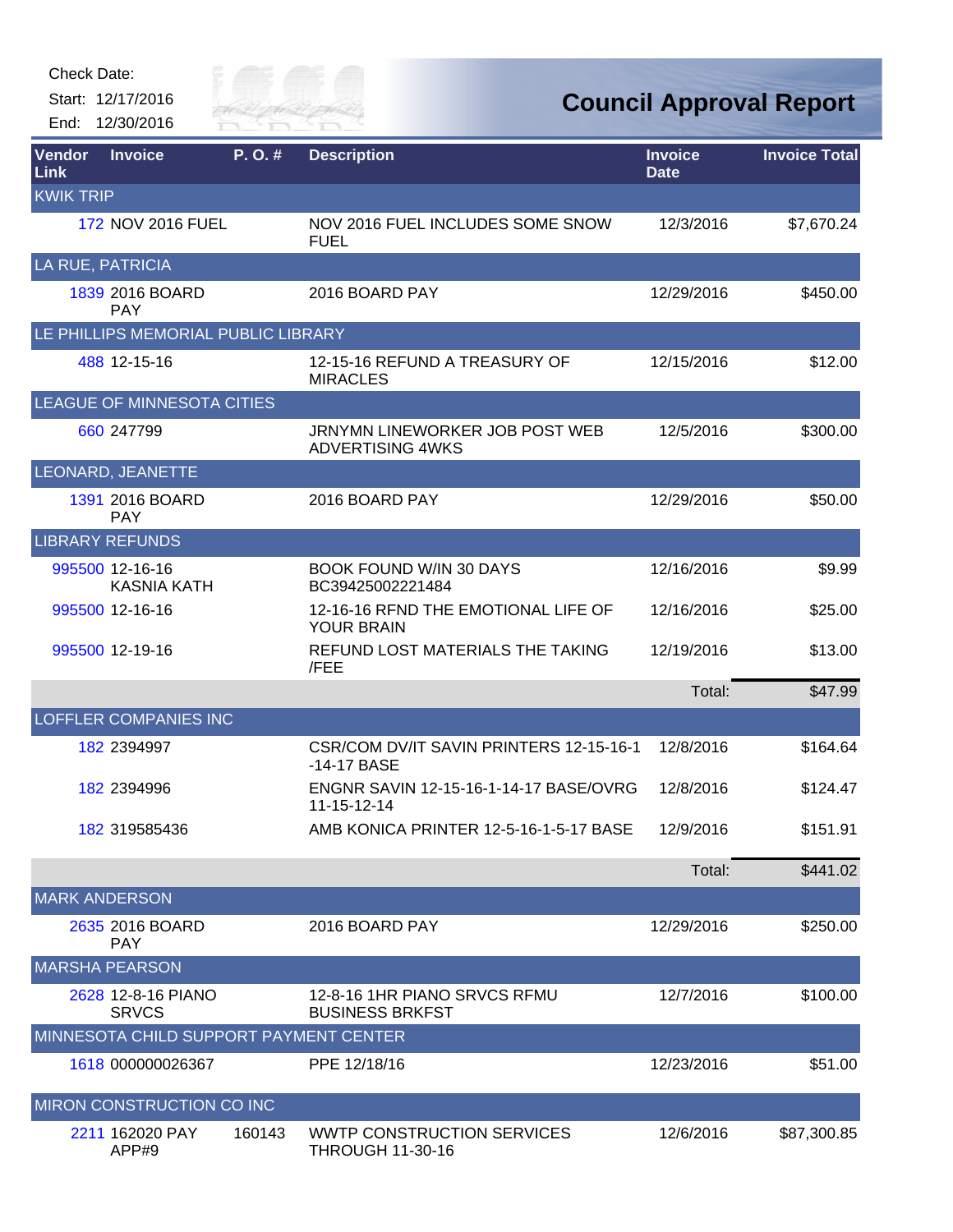Start: 12/17/2016 End: 12/30/2016



# **Council Approval Report**

| Vendor<br>Link       | <b>Invoice</b>                        | P. O. # | <b>Description</b>                                    | <b>Invoice</b><br><b>Date</b> | <b>Invoice Total</b> |
|----------------------|---------------------------------------|---------|-------------------------------------------------------|-------------------------------|----------------------|
|                      | MOODY, ELIZABETH                      |         |                                                       |                               |                      |
|                      | 1381 2016 BOARD<br><b>PAY</b>         |         | 2016 BOARD PAY                                        | 12/29/2016                    | \$500.00             |
| <b>MOTTAZ CAROLE</b> |                                       |         |                                                       |                               |                      |
|                      | 1077 2016 BOARD<br><b>PAY</b>         |         | 2016 BOARD PAY                                        | 12/29/2016                    | \$360.00             |
|                      |                                       |         | MUNICIPAL ELECTRIC UTILITIES OF WISCONSIN INC         |                               |                      |
|                      | 188 15494                             | 160386  | 2016 Job Training & Safety Programs Thrgh<br>Dec -16  | 12/12/2016                    | \$2,203.75           |
|                      | MY RECEPTIONIST INC                   |         |                                                       |                               |                      |
|                      | 192 S022031214                        | 160121  | 11-16-16 TO 12-13-16 EST AFTER HOURS<br>PHONE SERVICE | 12/14/2016                    | \$167.73             |
|                      | <b>MYSZEWSKI, ADAM</b>                |         |                                                       |                               |                      |
|                      | 1067 2016 BOARD<br><b>PAY</b>         |         | 2016 BOARD PAY                                        | 12/29/2016                    | \$450.00             |
|                      | OFFICE OF CHILD SUPPORT ENFORCEMENT   |         |                                                       |                               |                      |
|                      | 2430 000000026369                     |         | PPE 12/18/16 case#262280018A                          | 12/23/2016                    | \$307.38             |
|                      | ONE TIME PAY VENDOR                   |         |                                                       |                               |                      |
|                      | 9999 12-12-16 MLG<br><b>RMBRSMT</b>   |         | 12-12-16 INTERVIEW MILEAGE<br><b>REIMBURSEMENT</b>    | 12/12/2016                    | \$280.80             |
| <b>PAMELA FRIEDE</b> |                                       |         |                                                       |                               |                      |
|                      | 1616 2016 BOARD<br><b>PAY</b>         |         | 2016 BOARD PAY                                        | 12/29/2016                    | \$350.00             |
|                      | <b>PATRICK RICHTER</b>                |         |                                                       |                               |                      |
|                      | 2636 2016 BOARD<br><b>PAY</b>         |         | 2016 BOARD PAY                                        | 12/29/2016                    | \$300.00             |
| <b>PAYPAL</b>        |                                       |         |                                                       |                               |                      |
|                      | 452 DEC 2016 FEE                      |         | DECEMBER 2016 MONTHLY FEE                             | 12/27/2016                    | \$30.00              |
|                      | <b>PD PAYMENT / REFUNDS</b>           |         |                                                       |                               |                      |
|                      | 992100 12-2-16<br><b>JOHNSON BAIL</b> |         | BOND ALYSSA MARIE JOHNSON 1-19-1997<br>#RF2016-2160   | 12/2/2016                     | \$32.00              |
|                      | 992100 12-28-16<br><b>HUPPERTERIN</b> |         | <b>RESTITUTION FROM S RIEDELL</b><br>CIT#4N80ZFXJ1J   | 12/28/2016                    | \$195.00             |
|                      |                                       |         |                                                       | Total:                        | \$227.00             |
|                      | PEDERSON, DUANE                       |         |                                                       |                               |                      |
|                      | 1386 2016 BOARD<br><b>PAY</b>         |         | 2016 BOARD PAY                                        | 12/29/2016                    | \$350.00             |
|                      | <b>PELION BENEFITS</b>                |         |                                                       |                               |                      |
|                      | 5 L HECHT                             |         | L HECHT RETIREMENT PAYOUT                             | 12/22/2016                    | \$17,880.02          |

RETIREMENT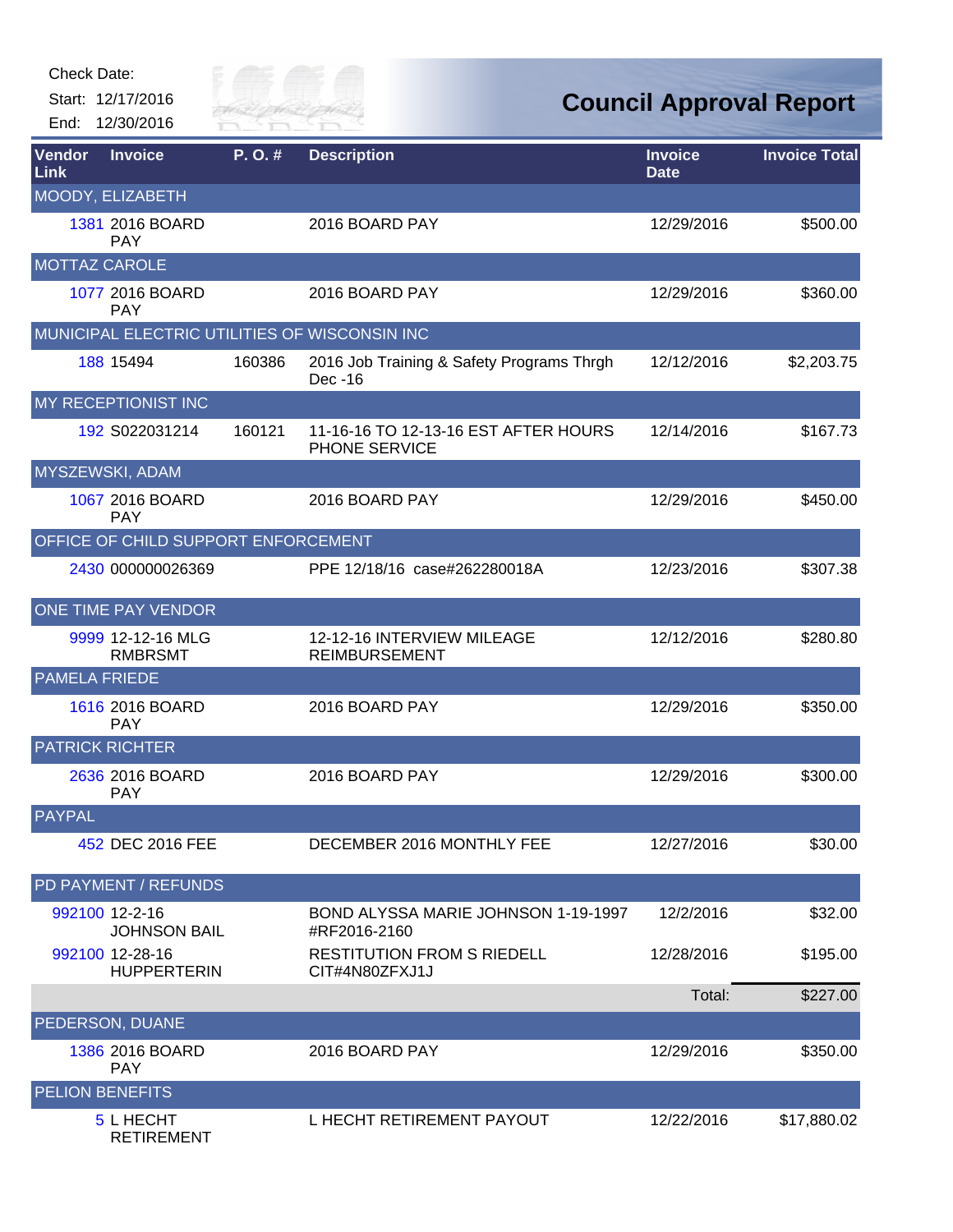| <b>Check Date:</b> |  |
|--------------------|--|
|--------------------|--|

Start: 12/17/2016 End: 12/30/2016



| Vendor<br>Link      | <b>Invoice</b>                                  | P.O.#  | <b>Description</b>                                        | <b>Invoice</b><br><b>Date</b> | <b>Invoice Total</b> |
|---------------------|-------------------------------------------------|--------|-----------------------------------------------------------|-------------------------------|----------------------|
|                     | 5 000000026361                                  |        | PPE 12/18/16                                              | 12/23/2016                    | \$5,744.50           |
|                     |                                                 |        |                                                           | Total:                        | \$23,624.52          |
|                     | PERENDU VASAVADA                                |        |                                                           |                               |                      |
|                     | 2638 2016 BOARD<br><b>PAY</b>                   |        | 2016 BOARD PAY-LIBRARY                                    | 12/29/2016                    | \$50.00              |
| PESKAR, IRV         |                                                 |        |                                                           |                               |                      |
|                     | 1495 2016 CDL<br><b>RMBRSMNT</b>                |        | 2016 CDL REIMBURSEMENT EXPIRES<br>2/20/2025               | 12/20/2016                    | \$74.00              |
|                     | PIERCE COUNTY HIGHWAY DEPT                      |        |                                                           |                               |                      |
|                     | 453 161041                                      |        | 10-23-12-3-16 CRUSHED ROCK/SAND AND<br><b>ADMIN FEES</b>  | 12/12/2016                    | \$3,043.88           |
|                     | PIERCE COUNTY TREASURER                         |        |                                                           |                               |                      |
|                     | 210 NOV 2016                                    |        | NOVEMBER 2016 JAIL DWI INERLOCK                           | 12/27/2016                    | \$1,126.40           |
|                     | POWELL, ALEXANDRA                               |        |                                                           |                               |                      |
|                     | 1849 2016 BOARD<br><b>PAY</b>                   |        | 2016 BOARD PAY                                            | 12/29/2016                    | \$150.00             |
|                     | PRENDERGAST, REBECCA                            |        |                                                           |                               |                      |
|                     | 2166 2016 BOARD<br><b>PAY</b>                   |        | 2016 BOARD PAY                                            | 12/29/2016                    | \$50.00              |
|                     | PROFESSIONAL PLACEMENT SERVICES LLC             |        |                                                           |                               |                      |
|                     | 858 12-16-2016                                  |        | SKIP TRACE FEES 2-10-16-12-15-16                          | 12/16/2016                    | \$11.90              |
|                     | <b>QUALITY FLOW SYSTEMS INC</b>                 |        |                                                           |                               |                      |
|                     | 2582 32905                                      | 160364 | 12-2-16 Replacement rotary lobe pump                      | 12/2/2016                     | \$8,645.00           |
| <b>REESE, SUSAN</b> |                                                 |        |                                                           |                               |                      |
|                     | 1379 2016 BOARD<br><b>PAY</b>                   |        | 2016 BOARD PAY Park & Recreation / Plan<br>Commission     | 12/29/2016                    | \$1,100.00           |
| <b>RFMU REFUNDS</b> |                                                 |        |                                                           |                               |                      |
|                     | 990610 4519-11 WELSH<br>ED                      |        | RFMU OVERPYMNT 930 S MAIN ST #9A 4519 12/12/2016<br>$-11$ |                               | \$80.35              |
|                     | 990610 6332-17 CAREY<br><b>GERALD</b>           |        | RFMU OVERPYMNT 1457 WILDCAT CT #305<br>6332-17            | 12/12/2016                    | \$150.19             |
|                     | 990610 9546-00<br><b>HALVORSON C</b>            |        | RFMU OVERPYMNT 705 N MAIN ST #C                           | 12/12/2016                    | \$56.70              |
|                     | 990610 1982-00<br><b>ASSOCIATED B</b>           |        | REMU OVERPYMNT 704 N MAIN ST 1982-00                      | 12/12/2016                    | \$220.00             |
|                     | 990610 2498-00 DUSEK<br><b>FRANCE</b>           |        | RFMU OVERPYMNT 455 7TH ST 2498-00                         | 12/12/2016                    | \$73.01              |
|                     | 990610 2597-02<br><b>NAEDLER</b><br><b>MEGA</b> |        | RFMU OVERPYMNT 438 N 8TH ST 2597-02                       | 12/12/2016                    | \$186.50             |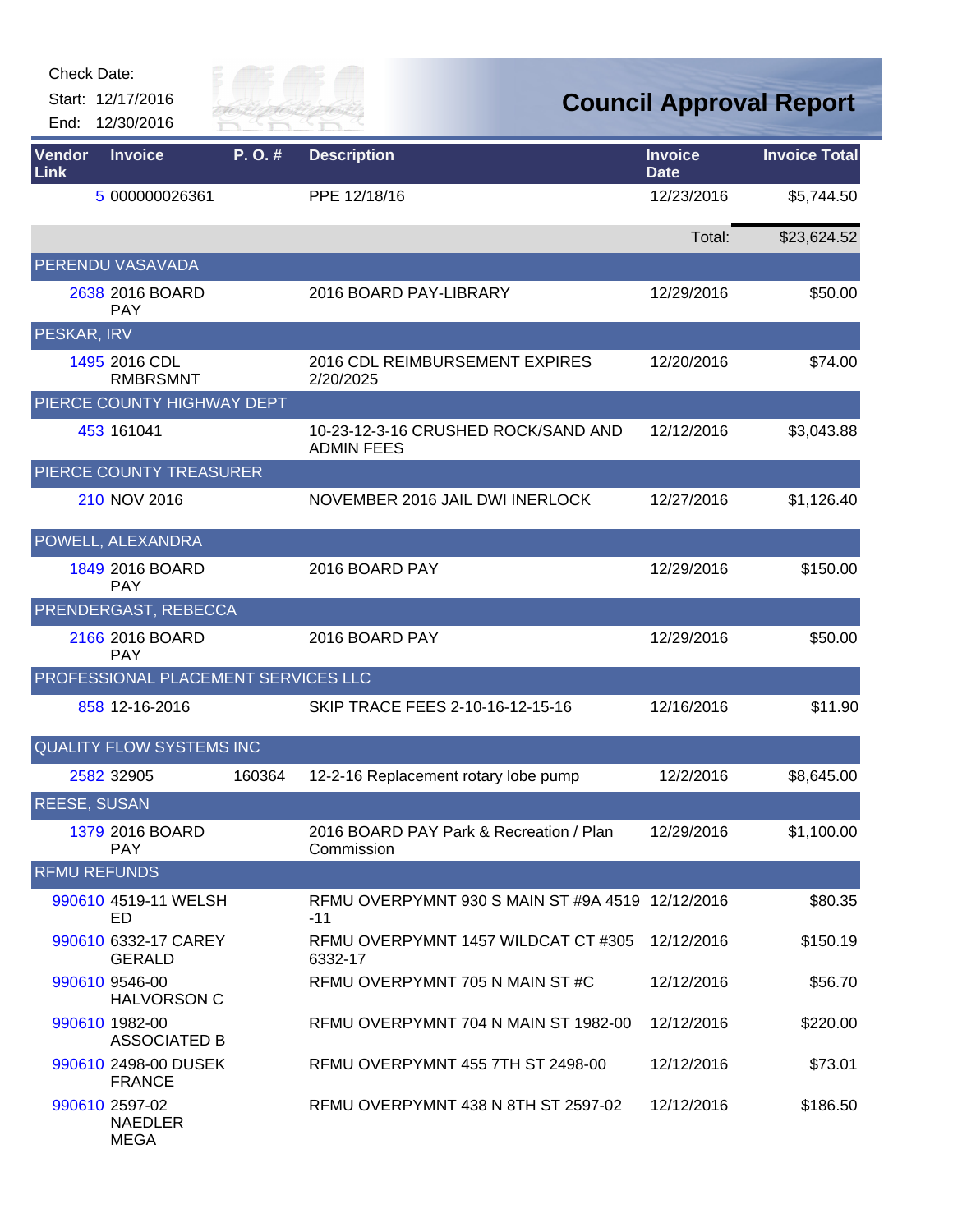Start: 12/17/2016 End: 12/30/2016



| <b>Vendor</b><br><b>Link</b> | <b>Invoice</b>                                  | P.O.# | <b>Description</b>                                          | <b>Invoice</b><br><b>Date</b> | <b>Invoice Total</b> |
|------------------------------|-------------------------------------------------|-------|-------------------------------------------------------------|-------------------------------|----------------------|
|                              | 990610 2599-00<br><b>PUPUNGATOA</b>             |       | RFMU OVERPYMNT 439 N 8TH ST 2599-00                         | 12/12/2016                    | \$229.71             |
|                              | 990610 2624-10<br><b>BROWN</b><br><b>NICHOL</b> |       | RFMU OVERPYMNT 303 N 8TH ST 2624-10                         | 12/12/2016                    | \$49.07              |
|                              | 990610 3227-00<br><b>TRUESDILL BA</b>           |       | RFMU OVERPYMNT 107 S CUDD AVE                               | 12/12/2016                    | \$649.19             |
|                              | 990610 3685-23<br><b>CARTER TARA</b>            |       | RFMU OVERPYMNT 906 STATE ST #201<br>3685-23                 | 12/12/2016                    | \$93.59              |
|                              | 990610 4534-18<br>SHERIDAN CT                   |       | RFMU OVERPYMNT 950 S MAIN ST #8B 4534 12/12/2016<br>$-18$   |                               | \$32.63              |
|                              | 990610 4603-11 GILLEN<br><b>JOE</b>             |       | RFMU OVERPYMNT 905 SYCAMORE ST#H<br>4603-11                 | 12/12/2016                    | \$73.09              |
|                              | 990610 5305-05<br><b>HEISE/GLICK</b>            |       | RFMU OVERPYMNT 906 N WINTER ST 5305-<br>05                  | 12/12/2016                    | \$180.00             |
|                              | 990610 5409-05<br><b>BROWN</b><br><b>NICHOL</b> |       | RFMU OVERPYMNT 525 N FALLS ST 5409-05 12/12/2016            |                               | \$16.71              |
|                              | 990610 5775-09<br><b>GILBY'S STRE</b>           |       | RFMU OVERPYMNT 1567 SULLIVAN CT 5775 12/12/2016<br>$-09$    |                               | \$262.40             |
|                              | 990610 6520-15<br><b>JEFFERSON</b><br><b>CO</b> |       | RFMU OVERPYMNT 1495 RIVERSIDE DR<br>#303 6520-15            | 12/12/2016                    | \$148.55             |
|                              | 990610 6547-15 COOK<br><b>MARISSA</b>           |       | RFMU OVERPYMNT 1473 RIVERSIDE DR<br>#103                    | 12/12/2016                    | \$18.81              |
|                              | 990610 7429-14<br><b>DANDREA</b><br><b>TRAC</b> |       | RFMU OVERPYMNT 315 E WALNUT ST 7429- 12/12/2016<br>14       |                               | \$398.27             |
|                              | 990610 7835-01 EBERT<br><b>JODI</b>             |       | RFMU OVERPYMNT 1960 D PIKA TRAIL 7835 12/12/2016<br>$-01$   |                               | \$179.66             |
|                              | 990610 8112-01 LEO<br><b>ROHL RT</b>            |       | RFMU OVERPYMNT 1900 A PIKA TRAIL 8112-12/12/2016<br>01      |                               | \$351.64             |
|                              | 990610 8547-01<br><b>LARSON EMILY</b>           |       | RFMU OVERPAYMENT 3581 STERLING<br><b>HEIGHTS DR 8547-01</b> | 12/12/2016                    | \$48.88              |
|                              | 990610 8929-00<br><b>MASON</b><br><b>JOINER</b> |       | RFMU OVERPAYMENT 220 GLENMEADOW<br>ST #8929-00              | 12/12/2016                    | \$91.98              |
|                              |                                                 |       |                                                             | Total:                        | \$3,590.93           |
| RITZINGER, JEAN              |                                                 |       |                                                             |                               |                      |
|                              | 1371 2016 BOARD<br><b>PAY</b>                   |       | 2016 BOARD PAY-LIBRARY                                      | 12/29/2016                    | \$400.00             |
|                              | RIVER FALLS CHAMBER OF COMMERCE INC             |       |                                                             |                               |                      |
|                              | 225 3rd QRT 2016                                |       | 3rd QRT 2016 Room Tax                                       | 12/28/2016                    | \$27,011.45          |
|                              | RIVER FALLS POLICE ASSOCIATION                  |       |                                                             |                               |                      |
|                              | 9 000000026364                                  |       | PPE 12/18/16 December Union Dues                            | 12/23/2016                    | \$722.50             |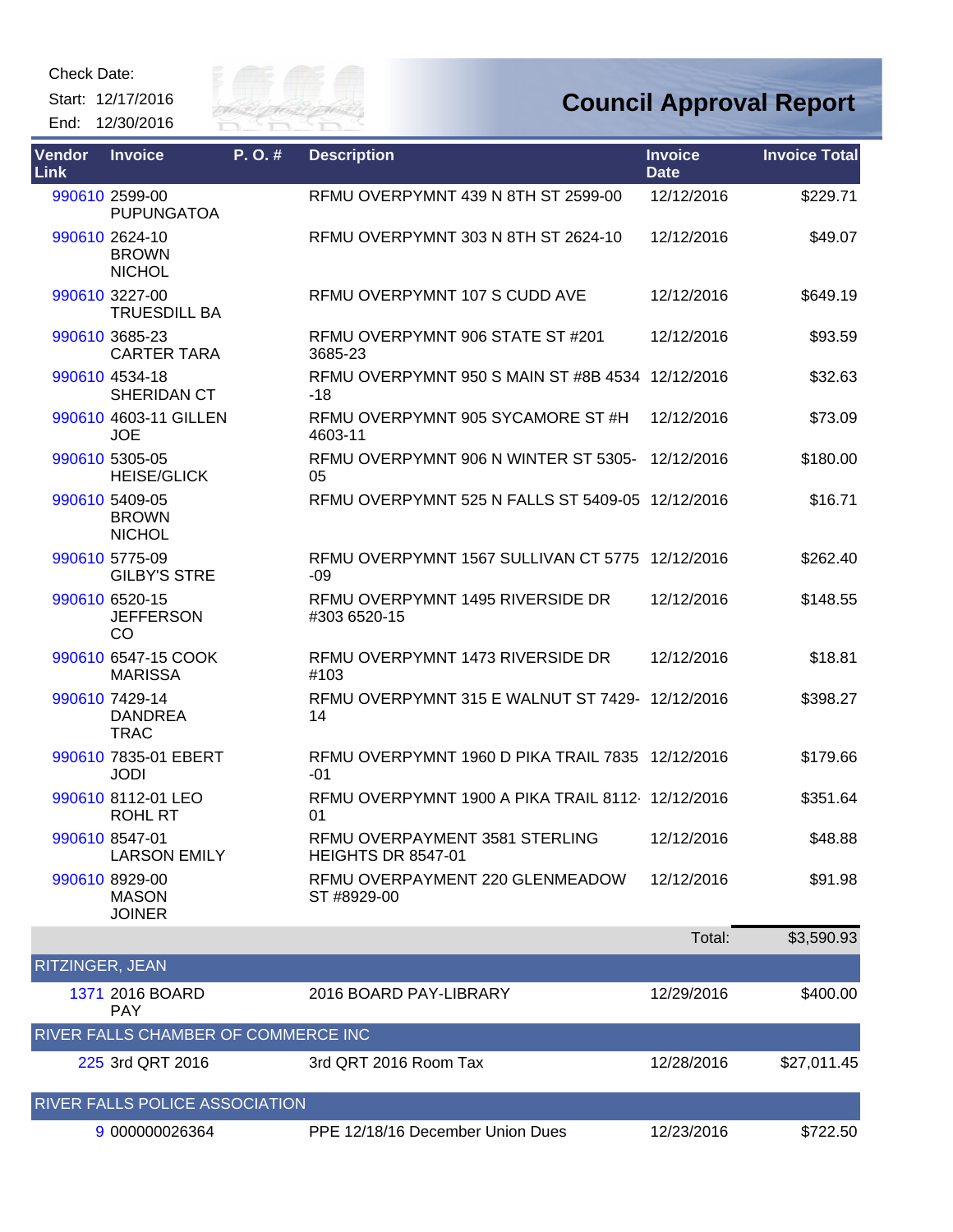Start: 12/17/2016 End: 12/30/2016



| Vendor<br>Link                       | <b>Invoice</b>                       | P.O.#  | <b>Description</b>                                                 | <b>Invoice</b><br><b>Date</b> | <b>Invoice Total</b> |  |  |
|--------------------------------------|--------------------------------------|--------|--------------------------------------------------------------------|-------------------------------|----------------------|--|--|
| <b>ROBYN MATHEWS-LINGEN</b>          |                                      |        |                                                                    |                               |                      |  |  |
|                                      | 2586 6058                            |        | 10-10-16 - 12-19-16 SERVICES KINNI<br><b>PROJECT</b>               | 12/19/2016                    | \$2,065.00           |  |  |
| <b>SAMS, MARK A</b>                  |                                      |        |                                                                    |                               |                      |  |  |
|                                      | 1068 2016 BOARD<br><b>PAY</b>        |        | 2016 BOARD PAY                                                     | 12/29/2016                    | \$300.00             |  |  |
| <b>SAVATREE</b>                      |                                      |        |                                                                    |                               |                      |  |  |
|                                      | 772 4221949                          | 160380 | Winter 2016 Street Tree Trimming                                   | 12/13/2016                    | \$15,000.00          |  |  |
| <b>SCHULTZ, TODD</b>                 |                                      |        |                                                                    |                               |                      |  |  |
|                                      | 1383 2016 BOARD<br><b>PAY</b>        |        | 2016 BOARD PAY                                                     | 12/29/2016                    | \$400.00             |  |  |
|                                      | <b>SECURITY FINANCIAL BANK</b>       |        |                                                                    |                               |                      |  |  |
|                                      | <b>12 B BUESKING</b><br>GC           |        | <b>GC B BUESKING</b>                                               | 12/7/2016                     | \$54.95              |  |  |
|                                      | 12 L HECHT GC                        |        | <b>GC L HECT RETIREMENT</b>                                        | 12/7/2016                     | \$154.95             |  |  |
|                                      |                                      |        |                                                                    | Total:                        | \$209.90             |  |  |
|                                      | <b>SHORT ELLIOTT HENDRICKSON INC</b> |        |                                                                    |                               |                      |  |  |
|                                      | 244 325300                           | 160212 | SRVCS THROUGH 11-30-16 S MAIN ST<br><b>RIVER PLANNING</b>          | 12/13/2016                    | \$921.94             |  |  |
|                                      | 244 325477                           | 160271 | Kinni Corridor/Hydro Plant Services to 11-30-16 12/14/2016         |                               | \$19,479.14          |  |  |
|                                      | 244 325143                           | 150377 | Engineering Services Phase II through 11-30-16 12/16/2016          |                               | \$1,302.22           |  |  |
|                                      |                                      |        |                                                                    | Total:                        | \$21,703.30          |  |  |
| ST CROIX COUNTY HIGHWAY DEPARTMENT   |                                      |        |                                                                    |                               |                      |  |  |
|                                      | 956 1134                             | 160107 | 11-20-12-3-16 Spray Patching                                       | 12/14/2016                    | \$2,782.05           |  |  |
|                                      | <b>ST CROIX COUNTY TREASURER</b>     |        |                                                                    |                               |                      |  |  |
|                                      | 252 414839                           |        | 2016 TAXES DUE PIN# 276-1006-40-000 214<br><b>UNION ST</b>         | 12/1/2016                     | \$2,996.38           |  |  |
|                                      | 252 414838                           |        | 2016 TAXES DUE PIN# 276-1005-95-000 220<br><b>UNION ST</b>         | 12/12/2016                    | \$2,216.73           |  |  |
|                                      | 252 NOV 2016                         |        | NOVEMBER 2016 JAIL DWI INTERLOCK                                   | 12/27/2016                    | \$438.80             |  |  |
|                                      |                                      |        |                                                                    | Total:                        | \$5,651.91           |  |  |
| <b>STATE OF WI</b>                   |                                      |        |                                                                    |                               |                      |  |  |
|                                      | 259 NOV 2016                         |        | NOVEMBER 2016 PENALTY ASSESSMENT                                   | 12/27/2016                    | \$4,277.50           |  |  |
| STATE OF WI - DEPT OF TRANSPORTATION |                                      |        |                                                                    |                               |                      |  |  |
|                                      | 219 2016 TRLR10-<br>18-16#2          |        | <b>REMAININNG PAYMENT OWED FOR</b><br><b>TRAILER RGSTRN/PLATES</b> | 12/7/2016                     | \$17.50              |  |  |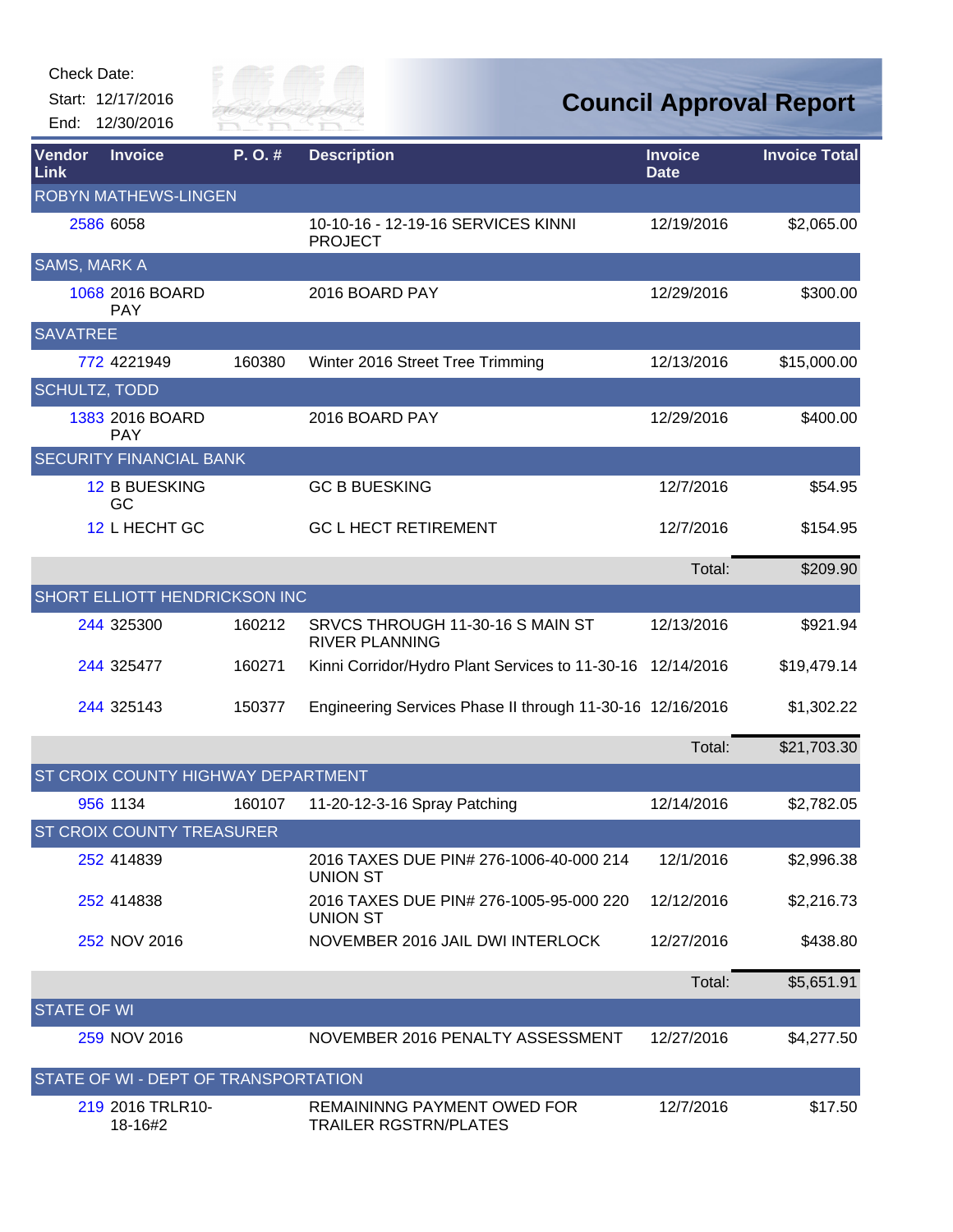|                    | Check Date:                                |                      |                                                            |                               |                                |
|--------------------|--------------------------------------------|----------------------|------------------------------------------------------------|-------------------------------|--------------------------------|
|                    | Start: 12/17/2016<br>End: 12/30/2016       | City of<br>River Fai |                                                            |                               | <b>Council Approval Report</b> |
| Vendor<br>Link     | <b>Invoice</b>                             | P.O.#                | <b>Description</b>                                         | <b>Invoice</b><br><b>Date</b> | <b>Invoice Total</b>           |
|                    | STATE OF WI DEPT OF EMPLOYEE TRUST FUNDS   |                      |                                                            |                               |                                |
|                    | 11 000000026365                            |                      | PPE 12/18/16 December WRS                                  | 12/23/2016                    | \$82,413.53                    |
|                    |                                            |                      | STATEWIDE ENERGY EFFICIENCY & RENEWABLES ADMIN INC         |                               |                                |
|                    | 243 NOV 2016                               |                      | NOV 2016 SEERA CTC ENRGY EFNCY TO<br><b>FOCUS ON ENRGY</b> | 12/16/2016                    | \$4,063.33                     |
| <b>STREICHER'S</b> |                                            |                      |                                                            |                               |                                |
|                    | 736 i1240341                               | 160373               | DEC 2016 Uniform Pants & Shirts for Fire<br>Departmnt      | 12/15/2016                    | \$4,372.90                     |
|                    | 736 11240340                               | 160373               | DEC 2016 Uniform Pants & Shirts for Fire<br>Departmnt      | 12/15/2016                    | \$350.00                       |
|                    |                                            |                      |                                                            | Total:                        | \$4,722.90                     |
|                    | <b>SWENSON, WILLIAM</b>                    |                      |                                                            |                               |                                |
|                    | 264 2016 FTWR<br><b>SFTY RMBRS</b>         |                      | 2016 SAFETY FOOTWEAR<br><b>REIMBURSEMENT</b>               | 12/13/2016                    | \$150.00                       |
|                    | TANDUS-CENTIVA US LLC                      |                      |                                                            |                               |                                |
|                    | 776 3277771                                | 160383               | FIRE HALL CARPET LOWER LEVEL                               | 12/19/2016                    | \$1,710.98                     |
| <b>THILL, KEN</b>  |                                            |                      |                                                            |                               |                                |
|                    | 1457 2016 SFTY<br><b>FTWR RMBRS</b>        |                      | 2016 SAFETY FOOTWEAR<br><b>REIMBURSEMENT</b>               | 12/20/2016                    | \$150.00                       |
|                    | <b>THUM, TIMOTHY</b>                       |                      |                                                            |                               |                                |
|                    | 1387 2016 BOARD<br><b>PAY</b>              |                      | 2016 BOARD PAY                                             | 12/29/2016                    | \$450.00                       |
|                    | TOLTZ, KING, DUVALL, ANDERSON & ASSOCIATES |                      |                                                            |                               |                                |
|                    | 2172 002016004362                          | 160136               | NORTH SNTRY SWR PRJCT THRGH 11-26-16 12/15/2016            |                               | \$21,459.02                    |
|                    | TOTAL EXCAVATING LLC                       |                      |                                                            |                               |                                |
|                    | 270 2015                                   | 160392               | 12-20-16SPRING ST / HILLCREST WATER<br><b>MAIN REPAIR</b>  | 12/20/2016                    | \$4,102.79                     |
|                    | <b>TRANS ALARM INC</b>                     |                      |                                                            |                               |                                |
|                    | 557 300302260-<br>2016                     | 160363               | <b>Public Work Bld-Card Access</b>                         | 12/9/2016                     | \$3,967.90                     |
|                    | 557 300302260-<br>2017                     | 170002               | Public Works- Complete Card Access                         | 12/9/2016                     | \$4,436.68                     |
|                    |                                            |                      |                                                            | Total:                        | \$8,404.58                     |
|                    | <b>TREICHEL, DANIEL</b>                    |                      |                                                            |                               |                                |
|                    | 1073 2016 FTWR<br><b>RMBRSMNT</b>          |                      | 2016 FOOTWEAR REIMBURSEMENT                                | 12/21/2016                    | \$120.00                       |
|                    | <b>VANDEYACHT DAN</b>                      |                      |                                                            |                               |                                |
|                    | 1078 2016 BOARD<br><b>PAY</b>              |                      | 2016 BOARD PAY                                             | 12/29/2016                    | \$200.00                       |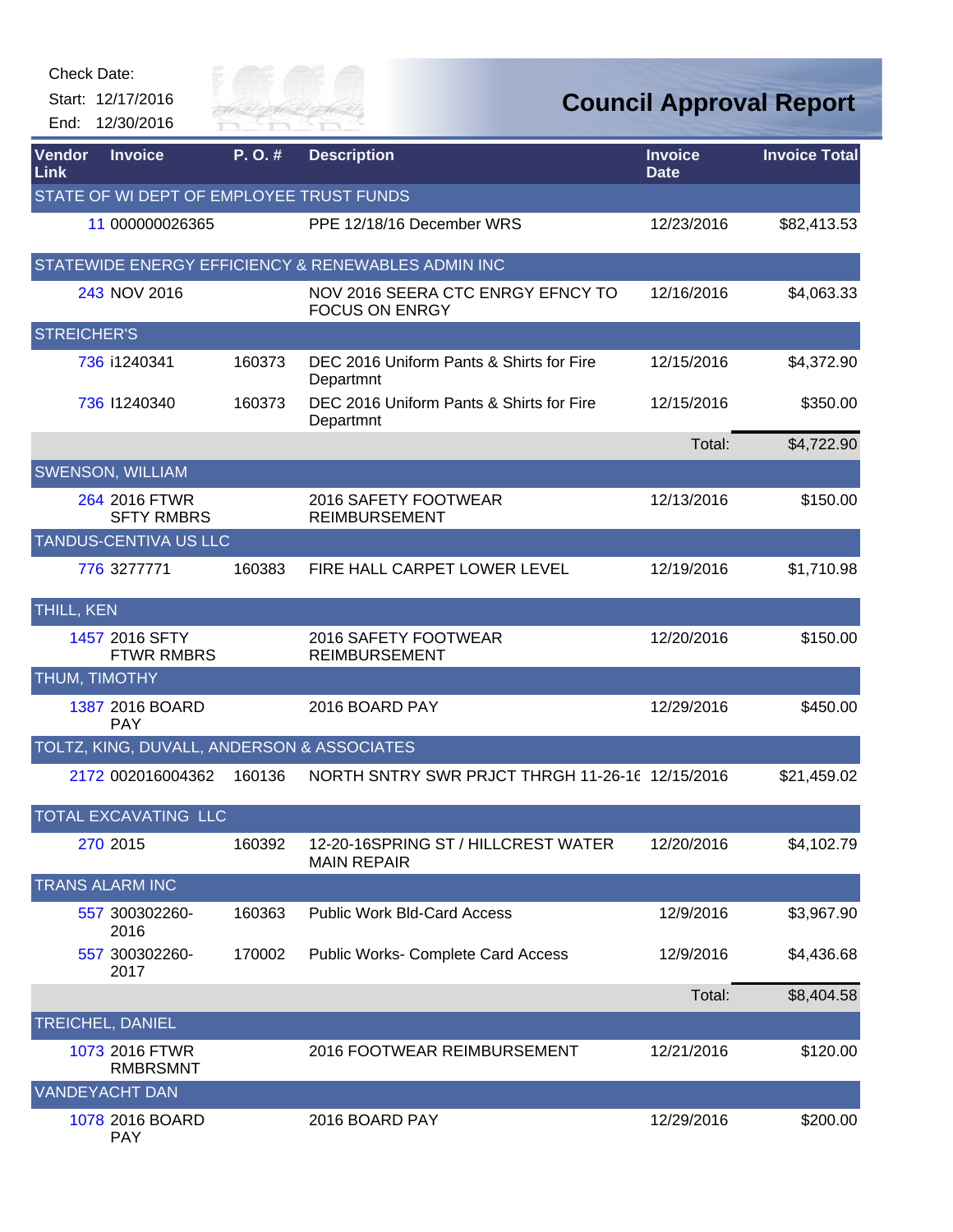Start: 12/17/2016 End: 12/30/2016



| Vendor<br>Link         | <b>Invoice</b>                                | P.O.#  | <b>Description</b>                                  | <b>Invoice</b><br><b>Date</b> | <b>Invoice Total</b> |
|------------------------|-----------------------------------------------|--------|-----------------------------------------------------|-------------------------------|----------------------|
|                        | <b>VANGALEN, MARY</b>                         |        |                                                     |                               |                      |
|                        | 1380 2016 BOARD<br><b>PAY</b>                 |        | 2016 BOARD PAY                                      | 12/29/2016                    | \$300.00             |
|                        | <b>VERSA VEND VENDING</b>                     |        |                                                     |                               |                      |
|                        | 1205 2114:013551                              |        | 12-8-16 LIBRARY COFFEE DELIVERY                     | 12/8/2016                     | \$70.00              |
|                        | 1205 2114:013586                              |        | 12/13/16 CITY HALL COFFEE                           | 12/13/2016                    | \$140.00             |
|                        |                                               |        |                                                     | Total:                        | \$210.00             |
| VESSCO, INC.           |                                               |        |                                                     |                               |                      |
|                        | 2065 68069                                    | 160346 | 11-29-16 Chemical feed scale #3 well                | 12/6/2016                     | \$2,964.66           |
|                        | VIKING COCA-COLA BOTTLING CO                  |        |                                                     |                               |                      |
|                        | 16 67 6637                                    |        | 12-6-16 FIRE DEPT POP DELIVERY                      | 12/6/2016                     | \$144.00             |
| <b>WESPETAL JEAN</b>   |                                               |        |                                                     |                               |                      |
|                        | 1080 2016 BOARD<br><b>PAY</b>                 |        | 2016 BOARD PAY                                      | 12/29/2016                    | \$250.00             |
|                        | <b>WESTVIEW CONSTRUCTION</b>                  |        |                                                     |                               |                      |
|                        | 2631 8920-00<br><b>WESTVIEW</b><br><b>CON</b> |        | RFMU OVERPAYMENT 271 GLENMEADOW<br>ST #8920-00      | 12/12/2016                    | \$36.58              |
|                        | <b>WI CHILD SUPPORT</b>                       |        |                                                     |                               |                      |
|                        | 4 000000026360                                |        | PPE 12/18/16                                        | 12/23/2016                    | \$323.07             |
|                        | WI DEPARTMENT OF REVENUE                      |        |                                                     |                               |                      |
|                        | <b>3 NOVEMBER</b><br>2016SALESTX              |        | NOVEMBER 2016 SALES TAX                             | 12/12/2016                    | \$15,320.48          |
|                        | 3 000000026359                                |        | PPE 12/18/16                                        | 12/23/2016                    | \$14,177.37          |
|                        |                                               |        |                                                     | Total:                        | \$29,497.85          |
|                        | <b>WI DEPT OF REVENUE</b>                     |        |                                                     |                               |                      |
|                        | 777 000000026366                              |        | PPE 12/18/16                                        | 12/23/2016                    | \$242.61             |
| <b>WI DNR</b>          |                                               |        |                                                     |                               |                      |
|                        | 319 3700000004102 160389                      |        | DEC 2016 FIRE DEPARTMENT UNIFORM<br><b>SUPPLIES</b> | 12/15/2016                    | \$1,879.96           |
| <b>WPPI ENERGY</b>     |                                               |        |                                                     |                               |                      |
|                        | 342 NOV 2016                                  |        | NOVEMBER 2016 POWER BILL                            | 12/2/2016                     | \$775,520.67         |
| <b>ZIELSKI, DENNIS</b> |                                               |        |                                                     |                               |                      |